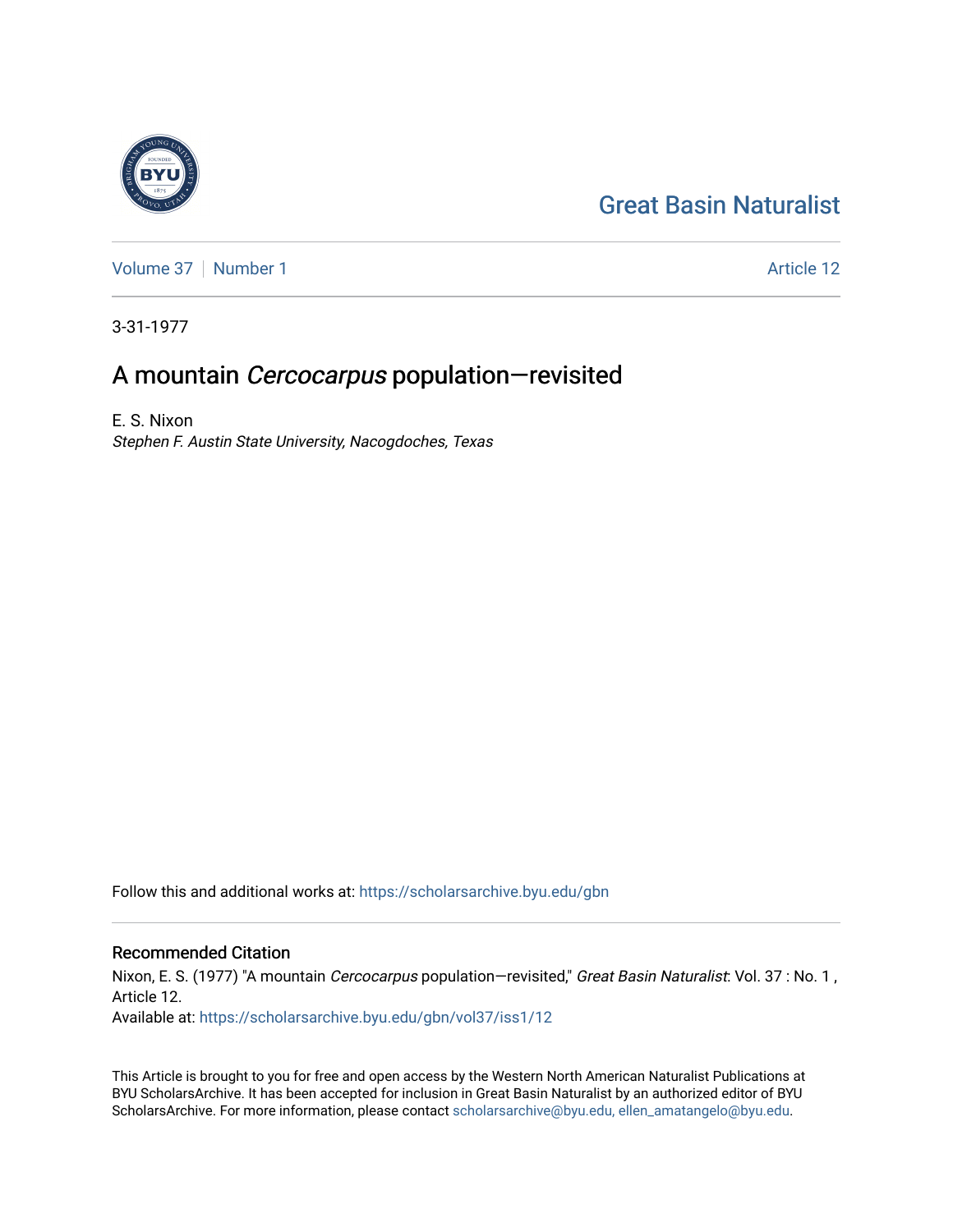# A MOUNTAIN CERCOCARPUS POPULATION-REVISITED'

E. S. Nixon'

Abstract.— a mountain cercocarpus (Cercocarpus montanus Raf.) population was analyzed first in 1965 and again in 1975 to gain insight into the growth and reproduction of this species. The basis for comparison was plant height and number of basal stems. Growth (measured by height) was slow during the 10-year period, with plants on the northeast-facing slope having an average increase of 37 cm and those on the southwest-facing slope maintaining relatively the same average height. There was an overall decrease in average number of base stems for plants positioned on both slopes.

Located about six miles south of Chadron, Nebraska, near its eastern distributional boundary, is a rather small population of mountain cercocarpus (Cercocarpus montanus Raf.). During the summer of 1965, this entire population was analyzed by measuring the height and counting the number of basal stems on each shrub. This analysis was to provide a basis for future comparative studies. The objective of this study, therefore, was to reanalyze the population 10 years after the initial study to better understand the growth and reproduction of this shrub.

Although mountain cercocarpus provides shelter and browse for big game and is ef fective in erosion control (Richens 1967, U.S. Department of Agriculture 1974), little research in regard to its ecology had been done prior to 1960. Medin (1960) accomplished a rather detailed study of this species in relation to physical site factors and found that soil depth and moisture were the most significant factors affecting mountain cercocarpus production. Additional information is needed, however, to better understand the population dynamics of this species.

The mountain cercocarpus population in northwestern Nebraska was located on a hill that extended into a valley in a southeast to northwest direction. The vegetation of the valley was mainly mixed-grass prairie. The geographic position of the hill resulted in

northeast- and southwest-facing slopes that ranged between 25 and 35 degrees. Mountain cercocarpus plants occupied both slopes.

The northeast-facing slope, which ap peared to be more mesic, contained a fairly uniform canopy of ponderosa pine (Pinus ponderosa Dougl.) and a shrub layer consisting chiefly of wax currant (Ribes cereum Dougl.), prickly rose (Rosa acicularis Lindl.), western snowberry {Symphoricarpus occidentalis Hook.), poison ivy {Rhus radi cans L.), common chokecherry {Prunus virginiana L.), and skunkbush {Rhus trilo bata Nutt.). The dry southwest-facing slope exhibited a more open ponderosa pine cano py and <sup>a</sup> greater exposure of bare ground. The shrub layer consisted mostly of skunk bush and Great Plains yucca (Yucca glauca Nutt.). Grasses, sedges, and forbs were vari ously distributed on both slopes.

# Methods and Procedures

Soils were analyzed at the Soil Testing Laboratory at Stephen F. Austin State University, Nacogdoches, Texas. Analyses in cluded pH, Ca, P, K, Mg, soluble salts, and particle size. Surface samples were taken from the northeast- and southwest-facing slopes and from the ridge top.

Using the ridge top as the dividing line, mountain cercocarpus plants were divided into two groups, one associated with the

Research was partially supported by a grant from the Stephen F. Austin State University Sigma Xi Club. Sincere appreciation is extended to Suzanne Nixon, Jane Nixon, and Doris Gates for their aid to the project.

Department of Biology, Stephen F. Austin State University, Nacogdoches, Texas 75961,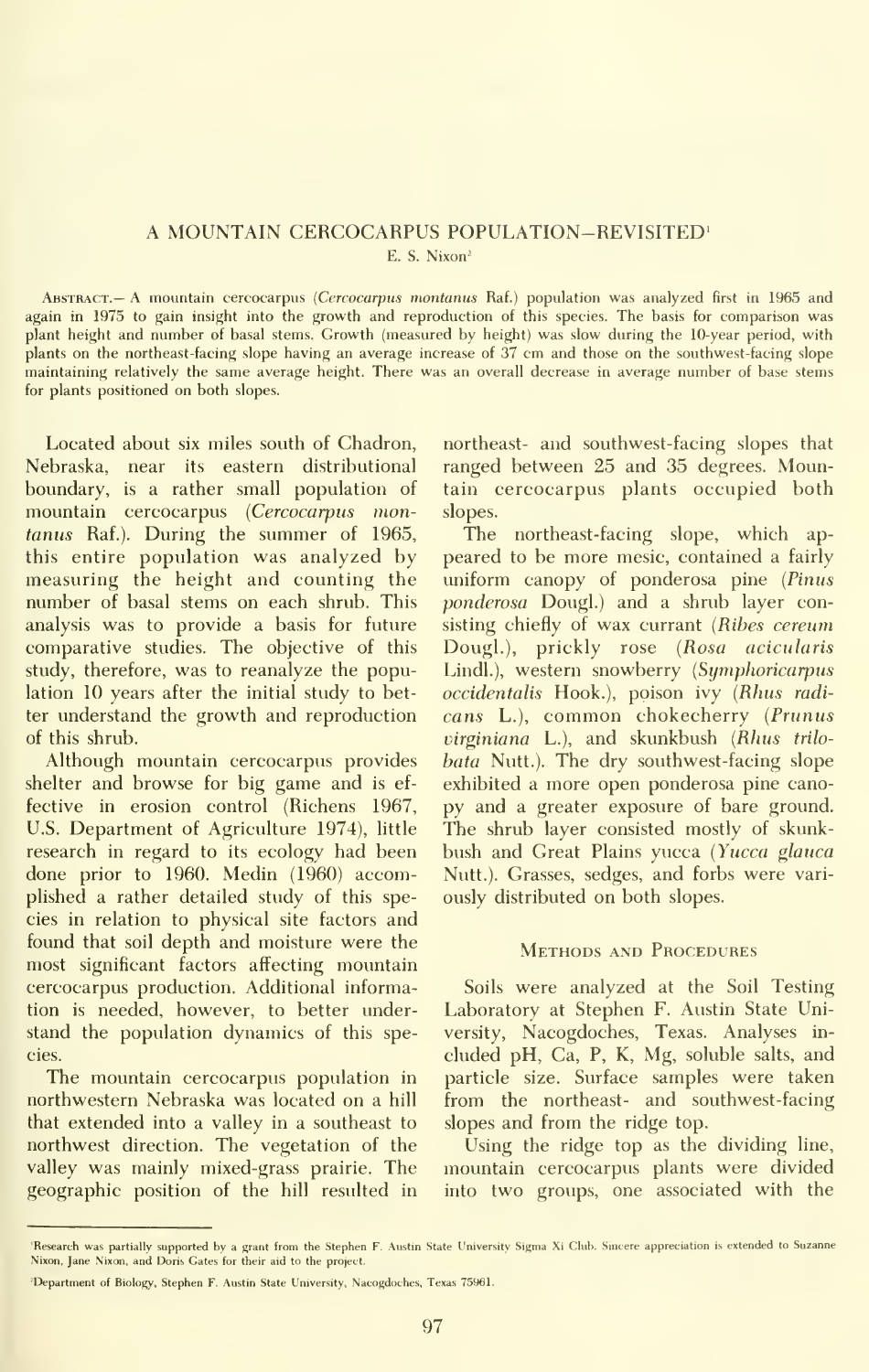northeast-facing slope and the other with the southwest-facing slope. Height and number of stems were recorded for each plant. Height measurements were taken from the soil surface to the tip of the tallest stem. Stem counts included those stems originating at the base of the plant.

### **RESULTS**

## Soils

Soils of the study site, regardless of slope exposure, were generally similar. Texturally, they ranged from sandy-loam to loam. Nutrient concentrations, with the exception of P, appeared adequate for sustaining plant life (to 2275 ppm of Ca, to 31 ppm of P, to 300 ppm of K, and to 150 ppm of Mg). Soil pH ranged from 6.5 to 7.5, and soluble salt content was generally low.

### Height Comparisons

Northeast-facing slope: Interestingly, the number of plants on the northeast-facing slope after 10 years was almost identical (425 plants in 1965 and 426 in 1975), result ing in a general shift in height of already existing plants (Fig. 1). In 1965 the greatest number of plants was in the 51-75 cm size class, whereas in 1975 the paramount size class was 176-200 cm. This is further substantiated by the occurrence of 98 fewer plants with heights between <sup>1</sup> and 150 cm as compared to 99 additional plants with heights between 150 and  $>$ 300 cm. The average stem height in 1975 was 154 cm, a erage stem height in 1975 was 154 cm, a noticeable increase over the 1965 average<br>of 117 cm.<br>Southwest-facing slope: Height growth of 117 cm.

Southwest-facing slope: Height growth trends were not as discernable on the south west-facing slope (Fig. 1). There was a shift ing of plants from the 51-75 cm size class to the 126-150 cm size class, indicating in creased growth. A shift associated with the 201-225 cm size class peak in 1965 is barely observable, although, with the exception of the  $>300$  cm size class, plants were generally taller. The average height of mountain cercocarpus plants in 1965 was 149 cm; in 1975 it was 144 cm.

The number of mountain cercocarpus

plants on the southwest-facing slope in creased from 360 to 397, an increase re sulting from the establishment of a group of seedlings (Fig. 1). There were 36 more plants in the 1-150 cm category in 1975. The number in the  $151 - >300$  cm range, on the other hand, remained essentially the same (170 in 1965 and 171 in 1975).

#### Stem Comparisons

Northeast-facing slope: There was a re duction in the number of stems per plant during the 10-year period on this slope (an average of 10.9 in 1965 and 8.8 in 1975). Size class information indicated that in 1975 there were an additional 28 plants with 20 stems or less, and 27 fewer plants with more than 20 stems (Fig. 2). In 1965, 83 percent of the plants had less than 20 stems; in 1975, 89 percent had less than 20 stems. The reduction in number of stems for all mountain cercocarpus on this slope was from 4648 (1965) to 3755 (1975). Results were accentuated on the northeast-facing



Fig. 1. Height comparisons of a mountain cerco-:arpus population sampled in 1965 and 1975.